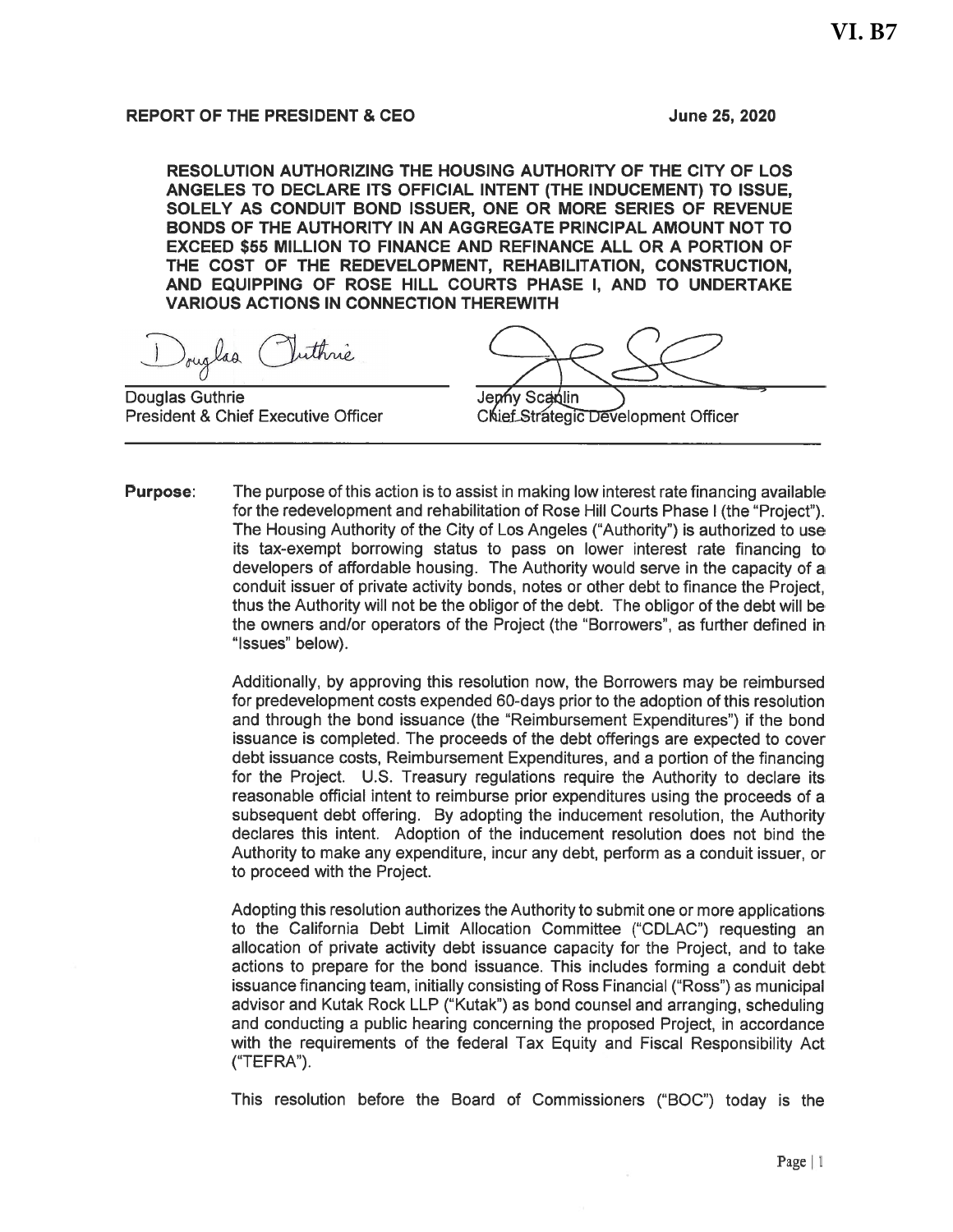Inducement Resolution for the Project. Staff will return to the BOC to present more fully the structure and financing for the Project, and to seek approval of an Issuance Resolution authorizing the Authority to proceed with the conduit debt issuance, provided documentation is substantially final and complete and conditions precedent have been met. The BOC retains absolute discretion over the Authority's issuance of private activity debt (i) under the Authority's Housing Conduit Bond Policy; and (ii) through the BOC review and adoption of an Issuance Resolution at a future date.

**Regarding:** On September 27, 2018, the BOC, by Resolution No. 9455, approved the establishment of the Authority's Conduit Bond Program through adoption of the Housing Conduit Bond Policy.

> On December 19, 2017, the BOC, by Resolution No. 9404, approved the Debt Management Policy of the Authority.

**Issues:** The Project and the Borrower

The funds described in the "Financing Structure" section below will be used to finance the new construction of Rose Hill Courts Phase I, an 89-unit affordable multifamily housing project located at 4466 Florizel Street Los Angeles, CA 90032 in the City of Los Angeles (the "Project").

The residential unit distribution, which will include one (1) two-bedroom property manager unit, is:

| Unit type  | Number of units | Average Gross Square Footage |  |  |
|------------|-----------------|------------------------------|--|--|
| <b>SRO</b> | 0               | not applicable               |  |  |
| Studio     | 0               | not applicable               |  |  |
| 1-Bedroom  | 51              | $635 - 708$ sq. ft.          |  |  |
| 2-Bedroom  | 26              | $953 - 968$ sq. ft.          |  |  |
| 3-Bedroom  | 8               | $1,130 - 1,268$ sq. ft.      |  |  |
| 4-Bedroom  | 4               | 1,516 sq. ft.                |  |  |
| 5-Bedroom  | 0               | not applicable               |  |  |

### Residents

No residents will be displaced as all residents in good standing will have the right to return after any temporary relocation that might be required.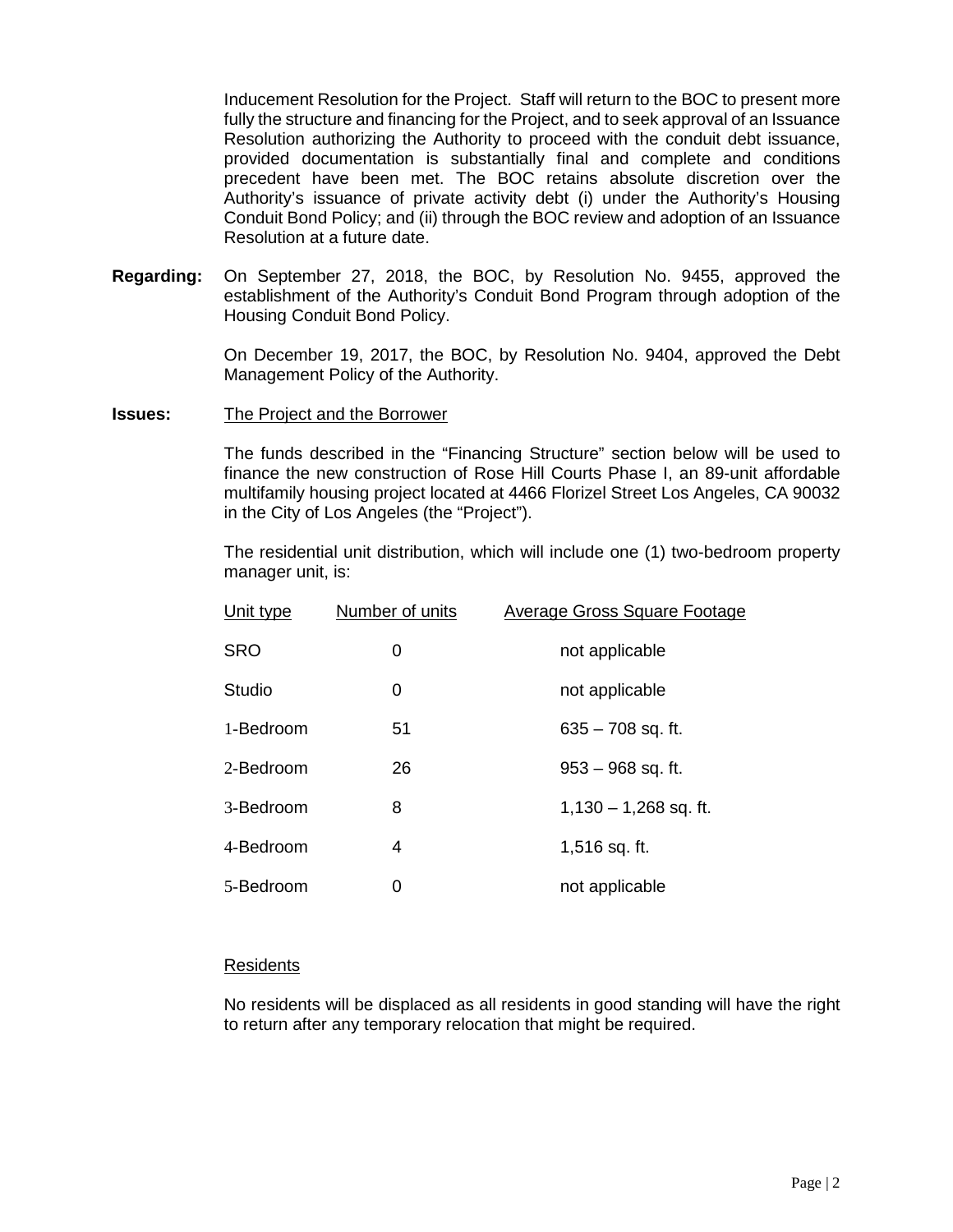# Site Description and Scope of Work

Rose Hill Courts is an existing 5.24-acre (228,255 square feet) public housing site (Project Site) located within the Northeast Los Angeles Community Plan (Community Plan), in the El Sereno community of the City of Los Angeles (City). Rose Hill Courts is a low-income public housing project constructed in 1942 by the Housing Authority of the City of Los Angeles (HACLA). The redevelopment as a whole includes 185 new multi-family units, 174 parking spaces and a Management Office/Community Building. The existing 15 structures onsite, which currently have significant capital needs due to their age, will be demolished.

The Project is located on the northeast corner of the site at McKenzie and Florizel, and includes 89 units (replacing seven buildings consisting of 20 units and the existing administration building).

Of the 20 units in the footprint, only 12 are currently occupied, and this will minimize the number of residents that will need to be temporarily relocated during construction. Once built out, the Project will include two four-story elevator buildings (Buildings A and B) with flats, in order to provide the maximum level of accessibility for the existing tenant population (many of whom are elderly/disabled). The new sustainably designed buildings would be energy efficient and the landscaping would include water-efficient irrigation.

The project sponsor is The Related Companies of California, LLC; the borrowing entity ("Borrower") is Rose Hill Courts I Housing Partners, L.P., a California Limited Partnership (the "Partnership"); the Managing General Partner ("MGP") is La Cienega LOMOD, Inc. ("LCL") or a Single Purpose Non-profit Entity with LCL as the Sole Member; and the Administrative General Partner ("AGP") is Related/Rose Hill Courts I Development Company, LLC. The identity of the Investor Limited Partner ("ILP") will be determined at a future date.

### Tax-Exempt Private Activity Debt, CDLAC and CTCAC

The Authority, at the request of the Borrowers, intends to submit a CDLAC-CTCAC Joint Application to request (i) tax-exempt bond private activity debt issuance allocation from CDLAC; and, (ii) 4% federal tax credits from the California Tax Credit Allocation Committee ("CTCAC").

The Authority's capability to issue private activity debt is limited under Section 146 of the U.S. Internal Revenue Code of 1986 (the "Code"). The Code limits the amount of multifamily housing mortgage revenue bonds that may be issued in any calendar year by entities within a state and authorizes the governor or the legislature of a state to provide the method of allocation within the state. The Government Code of the State of California (the "Government Code") governs the allocation of the state ceiling among California governmental units having the authority to issue multifamily housing mortgage revenue bonds—and CDLAC was created for this purpose. The Government Code requires a local agency (e.g., the Authority) to file an application with the CDLAC prior to the issuance of multifamily housing mortgage revenue bonds.

The Authority, at the request of the Borrower, intends to submit an application to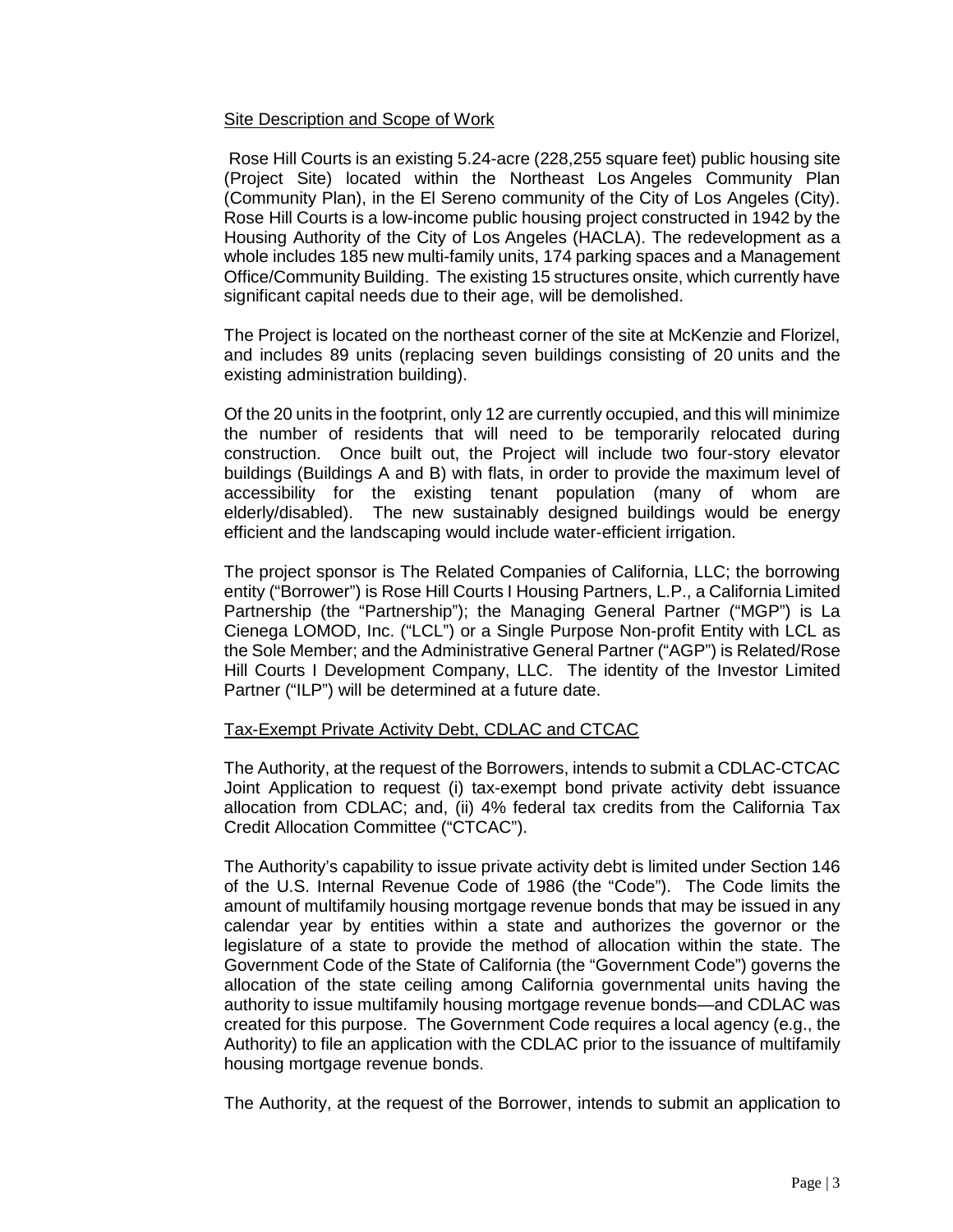CDLAC in September 2020, requesting an allocation of private activity debt issuance capacity to facilitate the financing of the Project. This inducement resolution must be obtained prior to CDLAC application submittal, as the adopted resolution must be attached to the CDLAC application at the time of submission (per CDLAC Regulations, Chapter 1, Article 4, Section 5033 (b)(4)). CDLAC announces the award (or non-award) of private activity debt allocation requests at its publicly-held allocation meetings conducted every two- to three-month. If the Project is awarded bond allocation, the Borrower will have 180 days to execute the private activity debt financing. These actions do not bind the Authority to incur costs or to issue private activity debt for the Project.

The amount of tax-exempt private activity debt allocation to be requested is \$47.3 million, and debt sale proceeds will primarily be used to fund construction—and to cover costs of issuance and conduit debt related fees and expenses. The financing will also include the issuance of approximately \$7.7 million of taxable debt. The tax-exempt and the taxable debt aggregate to \$55.0 million. The debt is likely to be sold through a private placement, although a public sale will be considered. The amount of debt allocation being requested is approximately 10% greater than the amount identified in the pro-forma. The additional amount serves as a cushion to compensate for unexpected increases in construction costs, an increase in interest rates, and to offset any reduction in other planned funding sources. The practice of applying a cushion is common for a transaction of this type. Staff proposes to apply a 10% increase for the Project, due to fluctuating markets and unknown impacts of COVID on construction costs and timeline. The Authority may reduce the amount of debt allocation request, should conditions warrant such action.

Staff have ensured that the private activity debt complies with the Authority's Housing Conduit Bond Policy (Resolution No. 9455), that associated continuing disclosure requirements are timely executed (Resolution No. 9404), and that conduit issuance fees due the Authority are collected.

#### Municipal Advisor

The Authority requires municipal advisor services to assist in facilitating the conduit issuance of private activity debt. Pursuant to contract HA-2019-137-B-NF executed between the Authority and Ross Financial ("Ross"), the Authority intends to engage Ross as its municipal advisor for the conduit debt issuance associated with the Project. Ross has extensive experience with multifamily housing conduit debt issuance and is an established and respected municipal advisor to various governmental entities in California. Peter Ross is the owner and sole proprietor of Ross Financial and has been a highly respected municipal advisor in California for more than two decades. During the most recent three years, he successfully provided municipal advisory services to the San Diego Housing Authority (ten bond transactions), the City and County of San Francisco (eleven transactions), the City of San Jose (seven transactions) and the Chula Vista Housing Authority (three transactions). In summary, those 31 multifamily housing conduit bond transactions total \$1,853,854,955 of bonds issued, which averages to approximately \$59.8 million per transaction.

This engagement represents the inaugural engagement between the Authority and Ross. The service fee for each debt offering is estimated at \$35,000 to \$45,000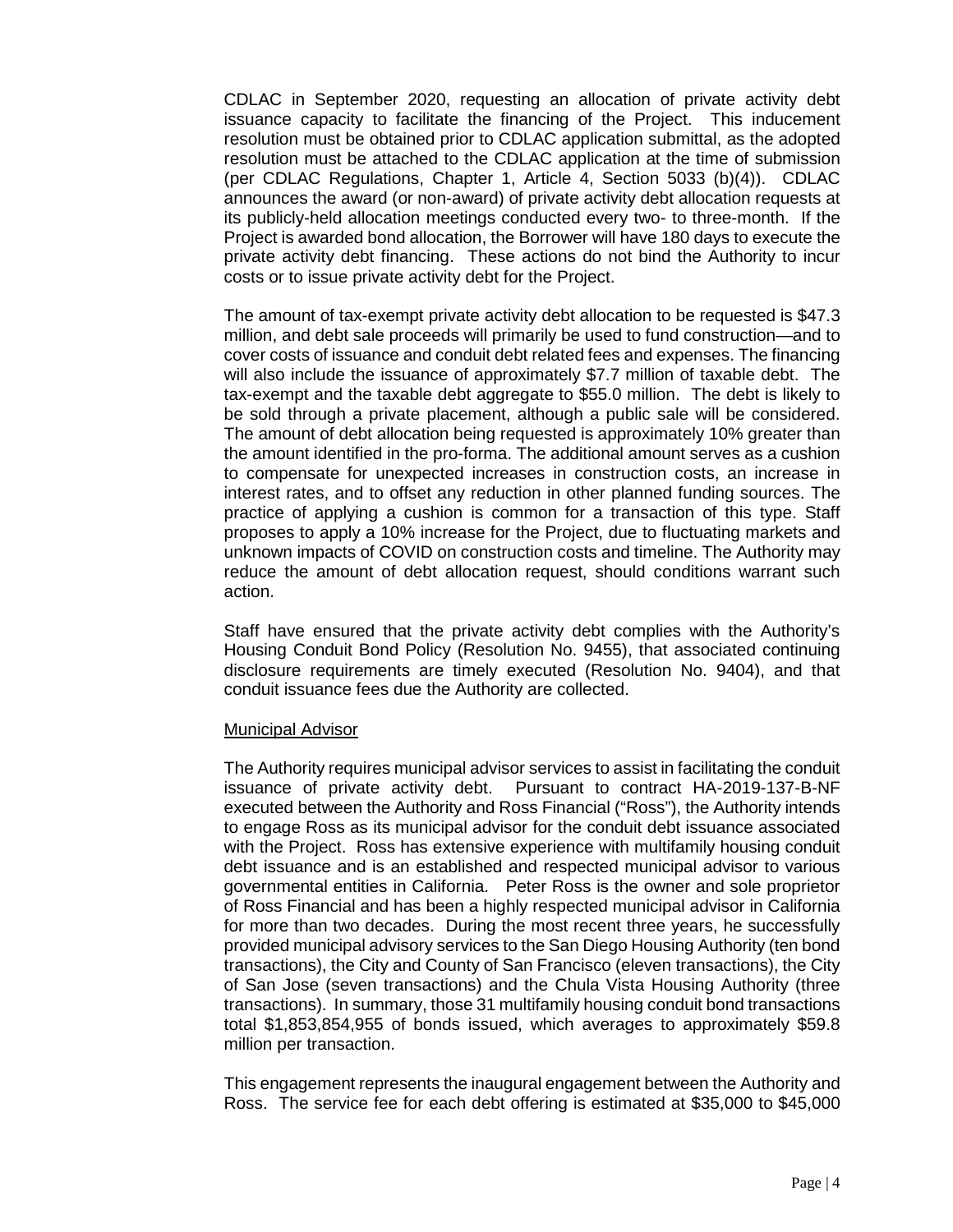for a bond issuance sized up to \$30 million, and \$45,000 to \$55,000 for a bond sized up to \$50 million. Payment of this fee is the obligation of the Borrower. The Authority has concluded that these fees are reasonable, based upon analysis of municipal advisor fees charged to similar transactions during the past two years (source: CDIAC).

### Bond Counsel

Bond Counsel services are essential when issuing tax-exempt debt, and the Authority intends to engage the nationally recognized law firm, Kutak Rock LLP ("Kutak"). Kutak is currently under contract with the Authority to provide transaction legal services, including Bond Services (Contract No. HA-2015-7601- F, approved by the Board of Commissioners on July 23, 2015 by Resolution No. 9218). Kutak's bond counsel fee is estimated to be \$65,000 for each debt offering. Payment of Kutak's fees is the obligation of the Borrower. The Authority determined that Kutak's bond counsel fees are reasonable, based on analysis of bond counsel fees charged to similar transactions during the past two years (source: CDIAC).

**Vision Plan:** PLACE Strategy #1: Stabilize the physical and financial viability of the conventional public housing portfolio.

> Conduit Bond authority developed and utilized. Growth in revenue from bond authority realized to support the Authority's objectives.

# PLACE Strategy #2: Increase functionality and effectiveness of Asset Management portfolio.

Utilize available funding tools, including Tax Credits, conventional debt/equity, Project-Based Vouchers and RAD to achieve site-based improvements and stabilized operating income and ensure long-term affordability.

**Funding:** The Chief Administrative Officer confirms the following:

### Source of Funds:

All costs associated with the bond issuance are covered by fees described further below.

# Budget and Program Impact:

The budget impact to the Authority is expected to be minimal, yet positive. The Authority can expect to receive approximately \$212,000 in conduit program fees at bond closing, an additional \$67,000 at the one-year anniversary of closing, and \$21,000 on the second anniversary of closing, presuming permanent financing has transpired within 24-months of bond closing and outstanding bond principal has been significantly reduced. The Authority will continue to receive its annual issuer (conduit bond program) fee until the bonds are fully paid off or refunded at a future date. The annual issuer fee is 12.5 basis points multiplied by the principal amount of debt outstanding each year. Total fees to the Authority have an estimated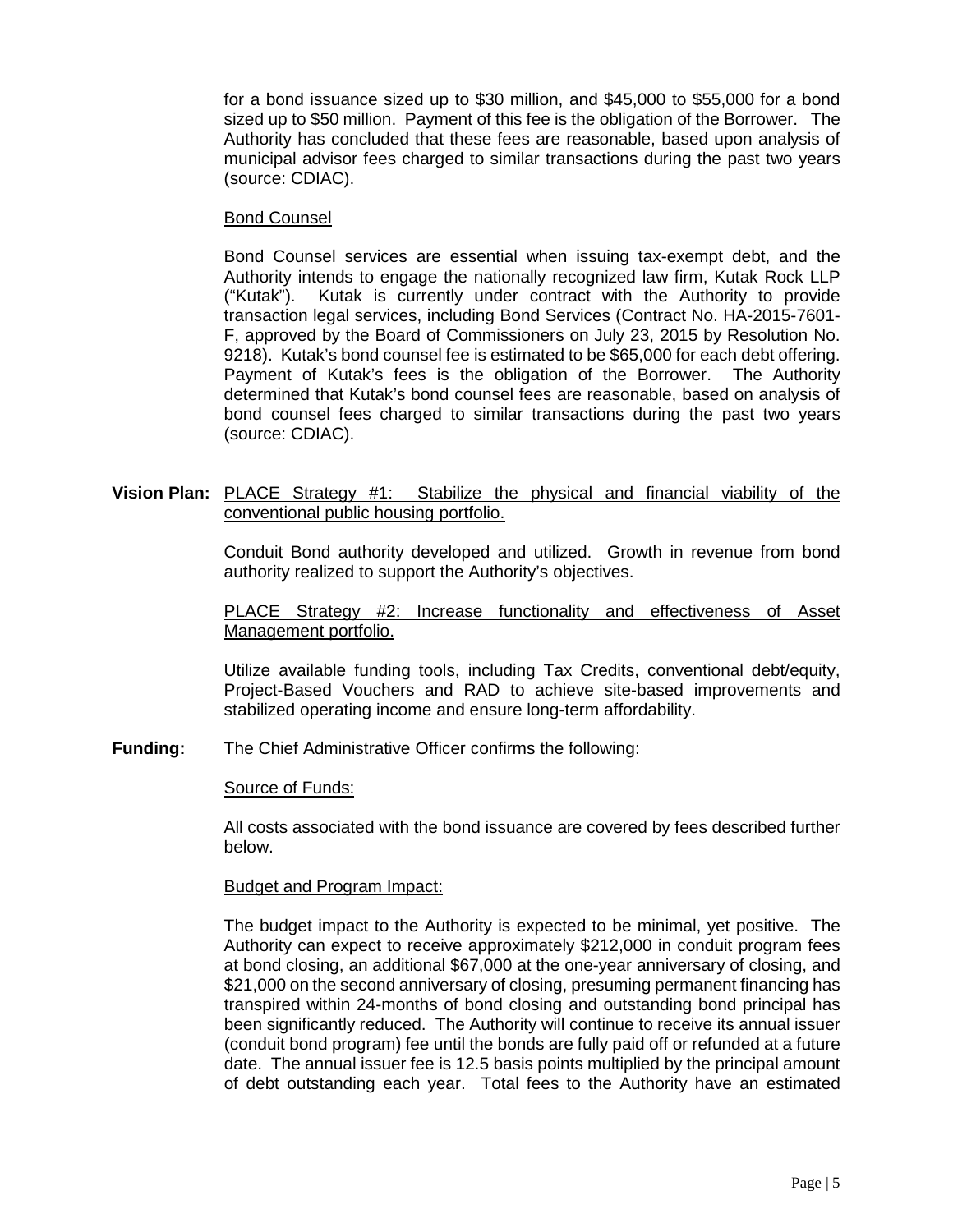present value of \$690,000, based on a 3.5% discount factor and 35-years to final maturity.

The Borrower is responsible for payment of all fees and expenses associated with the financing.

# **Environmental Review:** Not Applicable

**Section 3:** Not Applicable

# **Attachments:**

**Resolution**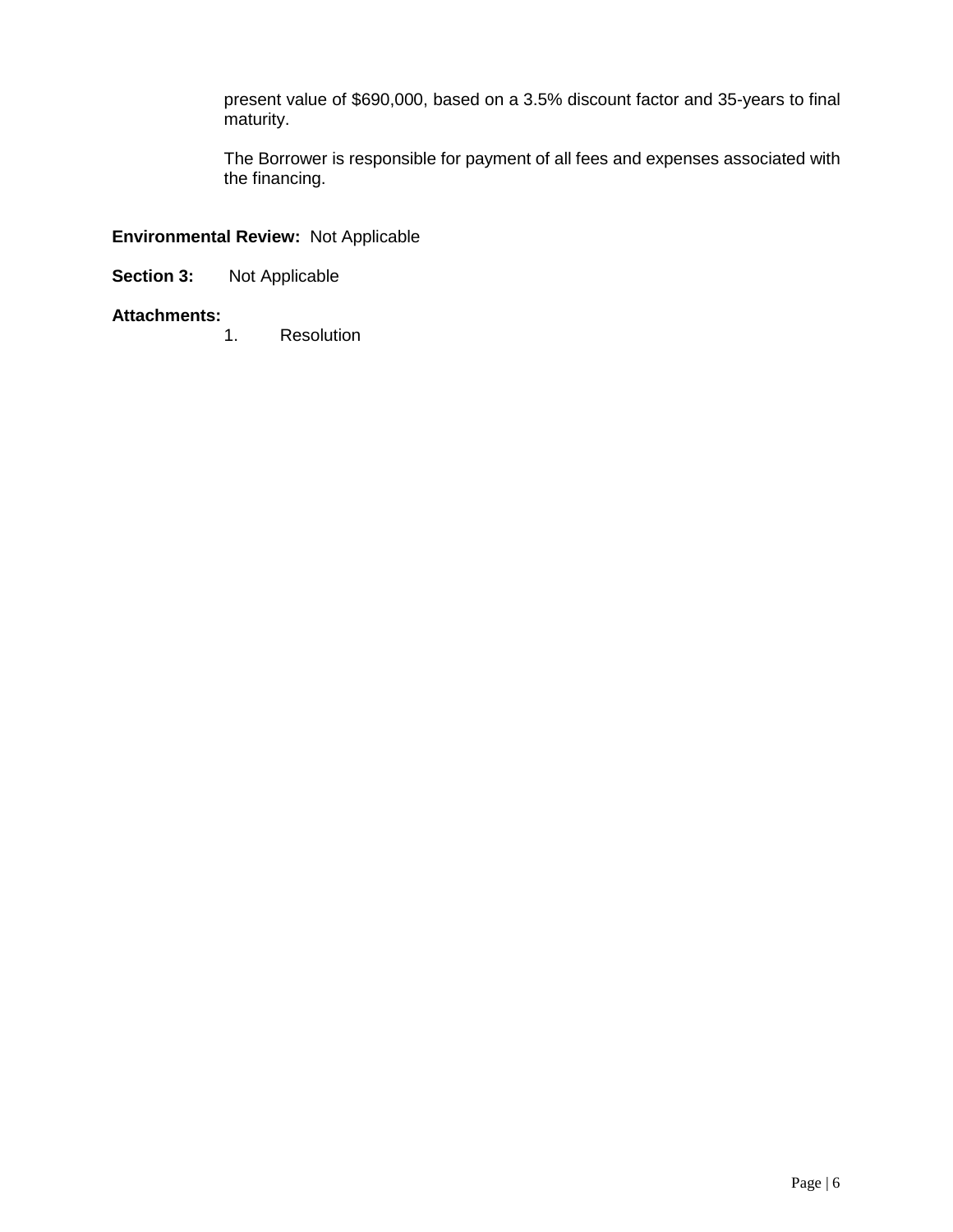# RESOLUTION NO.

**RESOLUTION AUTHORIZING THE HOUSING AUTHORITY OF THE CITY OF LOS ANGELES TO DECLARE ITS OFFICIAL INTENT (THE INDUCEMENT) TO ISSUE, SOLELY AS CONDUIT BOND ISSUER, ONE OR MORE SERIES OF REVENUE BONDS OF THE AUTHORITY IN AN AGGREGATE PRINCIPAL AMOUNT NOT TO EXCEED \$55 MILLION TO FINANCE AND REFINANCE ALL OR A PORTION OF THE COST OF THE REDEVELOPMENT, REHABILITATION, CONSTRUCTION, AND EQUIPPING OF ROSE HILL COURTS PHASE I, AND TO UNDERTAKE VARIOUS ACTIONS IN CONNECTION THEREWITH**

**WHEREAS**, the Housing Authority of the City of Los Angeles (the "Authority") is a public body, corporate and politic, duly created, established and authorized to transact business and exercise powers under and pursuant to the provisions of the Housing Authorities Law, consisting of Part 2 of Division 24 of the California Health and Safety Code (the "Act"), including to issue and sell mortgage revenue bonds, private activity bonds or notes as part of a plan of financing for the purpose of making loans or otherwise providing funds to finance the acquisition, construction, rehabilitation and development of multifamily residential rental housing projects, including units for households meeting the income limits set forth in the Act; and

**WHEREAS,** the entity described in Section 7 hereof (the "Borrower") has requested that the Authority issue and sell its mortgage revenue bonds or notes pursuant to the Act to provide financing (including reimbursement of pre-issuance Borrower expenditures) for the acquisition, construction, development and rehabilitation of the multifamily rental housing development identified in Section 7 hereof, to be owned and/or operated by the Borrower (the "Project"); and

**WHEREAS**, the Board of Commissioners of the Authority (the "Board") hereby finds and declares that it is necessary, essential and a public purpose for the Authority to finance multifamily housing projects pursuant to the Act, in order to increase the supply of multifamily housing in Los Angeles available to persons and families within the income limitations established by the Act; and

**WHEREAS**, as an inducement to the Borrower to carry out its Project, this Board desires to adopt this resolution (this "Resolution") and to authorize the issuance of private activity mortgage revenue bonds, notes or other evidences of indebtedness by the Authority to finance the Project (the "Bonds"), for the Project in an aggregate principal amount not to exceed the maximum amount set forth in Section 7 hereof (the "Maximum Amount"); and

**WHEREAS**, the Authority, in the course of assisting the Borrower in the financing of the Project, expects that the Borrower has paid or may pay certain expenditures (the "Reimbursement Expenditures") in connection with the Project within 60 days prior to the adoption of this Resolution and may incur additional Reimbursement Expenditures within 60 days prior to the adoption of this Resolution and prior to the issuance of indebtedness for the purpose of financing costs associated with the Project on a long-term basis; and

**WHEREAS**, Section 1.142-4 and Section 1.150-2 of the Treasury Regulations promulgated under the below defined Code (the "Treasury Regulations") require the Authority to declare its reasonable official intent to reimburse prior expenditures for the Project with proceeds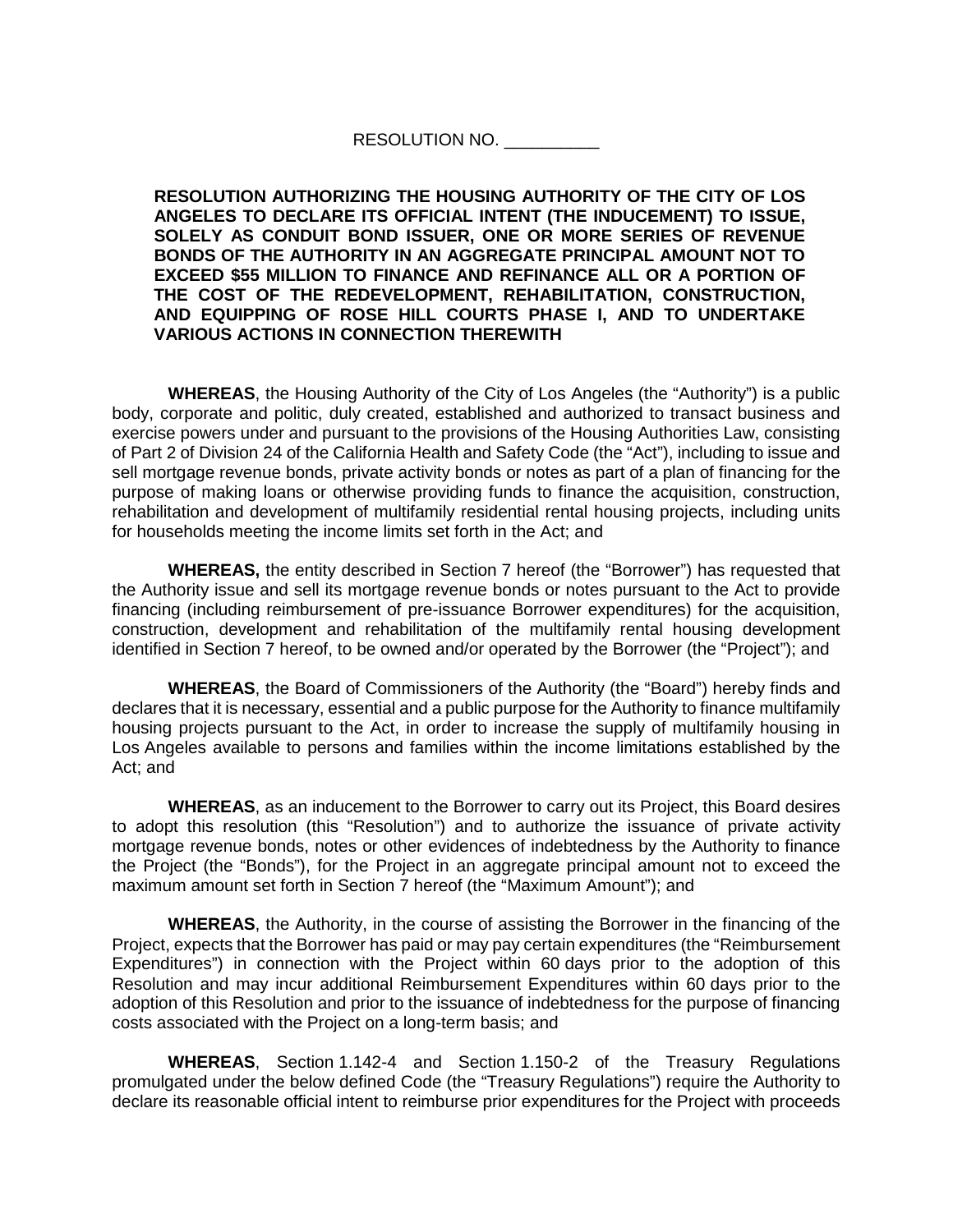of a subsequent borrowing; and

**WHEREAS**, Section 146 of the Internal Revenue Code of 1986 (the "Code") limits the amount of multifamily housing mortgage revenue bonds that may be issued in any calendar year by entities within a state and authorizes the governor or the legislature of a state to provide the method of allocation within the state; and

**WHEREAS**, Chapter 11.8 of Division 1 of Title 2 of the Government Code of the State of California (the "Government Code") governs the allocation of the state ceiling among governmental units in the State of California having the authority to issue private activity multifamily housing mortgage revenue bonds; and

**WHEREAS**, Section 8869.85 of the Government Code requires a local agency to file an application with the California Debt Limit Allocation Committee ("CDLAC") prior to the issuance of private activity multifamily housing mortgage revenue bonds; and

**WHEREAS**, this Board hereby finds and declares that this resolution is being adopted pursuant to the powers granted by the Act.

**NOW, THEREFORE, BE IT RESOLVED**, the Board of Commissioners of the Housing Authority of the City of Los Angeles does hereby authorize and approve as follows:

Section 1. The recitals hereinabove set forth are true and correct, and this Board of Commissioners so finds.

Section 2. This Board hereby determines that it is necessary and desirable to provide financing for the Project by the issuance and sale of Bonds pursuant to the Act and hereby authorizes the issuance and sale of the Bonds in one or more series from time to time pursuant to a plan of financing by the Authority, the Bonds for the Project in aggregate principal amount not to exceed its Maximum Amount. This action is taken expressly for the purpose of inducing the Borrower to undertake the Project, provided that nothing contained herein shall be construed to signify that the Project complies with the planning, zoning, subdivision and building laws and ordinances applicable thereto or to suggest that the Authority or any officer, agent or employee of the Authority will grant any approval, consent or permit which may be required in connection with the acquisition and construction or rehabilitation of the Project or the issuance of the Bonds.

Section 3. The issuance and sale of the Bonds shall be upon such terms and conditions as may be agreed upon by the Authority and the Borrower and the initial purchasers of the Bonds; provided, however, that no Bonds shall be sold or issued unless specifically authorized by a subsequent resolution of this Board.

Section 4. This Resolution is being adopted by the Authority for purposes of establishing compliance with the requirements of Section 1.142-4 and Section 1.150-2 of the Treasury Regulations. In that regard, the Authority hereby declares its official intent to use proceeds of indebtedness to reimburse the Reimbursement Expenditures. Notwithstanding the foregoing, this resolution does not bind the Authority to make any expenditure, incur any indebtedness, or proceed with the Project.

Section 5. The authorized officers of the Authority, including the President and CEO and his or her designees, are hereby authorized to file applications with CDLAC and directed to apply to CDLAC for a private activity bond allocation for application by the Authority for the